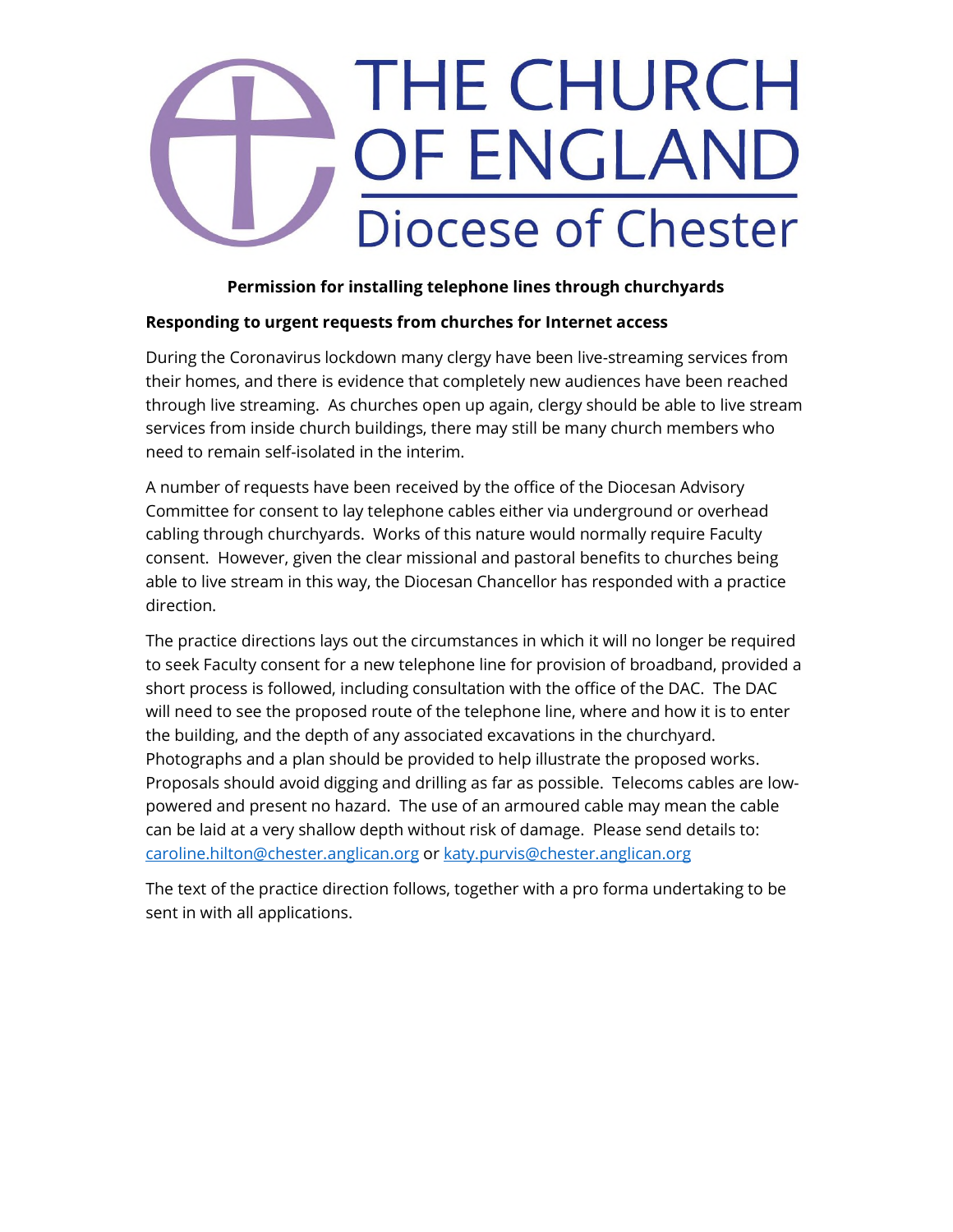# THE CHURCH OF ENGLAND Diocese of Chester

### **In the Consistory Court in the Diocese of Chester**

#### **Practice Direction: Installation of Broadband in Churches**

- 1. List A currently permits the installation of a wireless router inside a church but does not cover the installation of a telephone line through the churchyard. Until further notice the installation of a telephone line will not require an application for a faculty if the following conditions are met:-
	- (a) The DAC is informed in writing (which includes by email) of the proposed installation and when the work is to be carried out
	- (b) The DAC archaeology adviser (in cases concerned with laying cable underground) and one of the DAC architects are consulted on the work and provided with what they accept is sufficient information on which to give their advice, the details of which can be agreed between the DAC and the applicant and their approval to the proposed work is obtained. In the event of a failure to agree, the matter should be referred to the Chancellor.
	- (c) The route of any underground telephone line should avoid any known graves and/or memorials, be of shallow depth and avoid deep drilling.
	- (d) If the work uncovers any articulated human or archaeological remains, they will cease and the DAC Secretary, archaeology advisor and the Registry will be informed.
- 2. Before the work begins the incumbent/churchwarden shall send to the Registry, and copied to the DAC, a written (which includes by email) confirmation that the requirements set out above have or will be adhered to (see Proforma Annexed to this Practice Direction).
- 3. The Parish will notify the Registry and the DAC when the work is complete.
- 4. This Direction is effective from 7 August 2020.

*His Honour Judge David Turner QC, Chancellor of the Diocese of Chester*